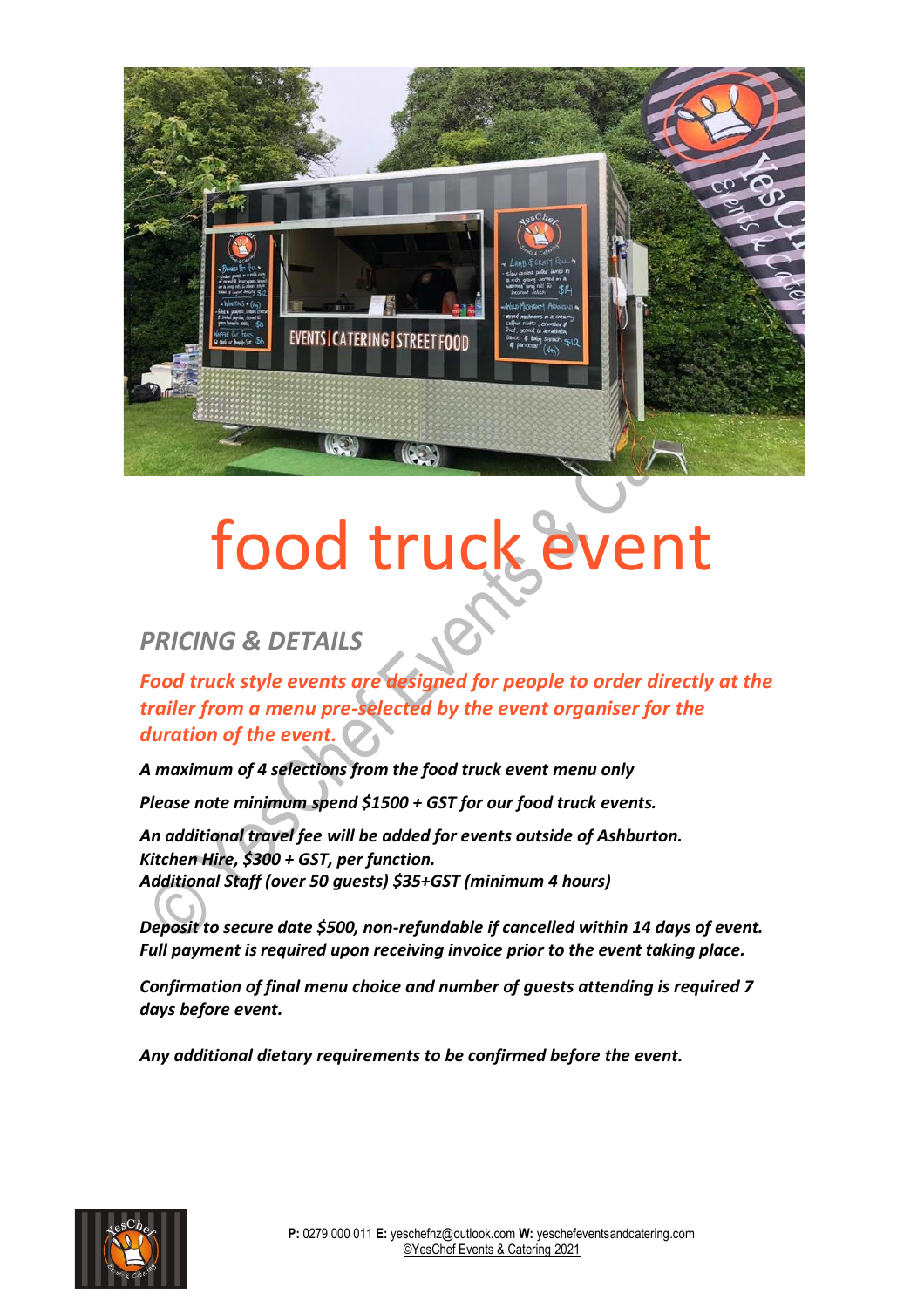

## food truck e

- o *Steamed Bao Bun. \$10*
	- *Pork Belly, char siu , pickled veg crushed peanuts*
	- *Karaage Chicken, asian slaw, sriracha kewpie*
	- *Slow cooked brisket, kimchi, gochujang sauce*
- o *Balinese Roti Roll – tender chicken in a mild Balinese style curry w/ lemongrass, coconut & sweet chilli. Served on fresh grilled roti w/ asian salad & riata. \$14*
- o *Karaage Chicken – Japanese style crispy chicken served w/ sriracha kewpie mayo & ginger miso slaw. \$14*
- o *Quesadilla – Ham, cheese, spring onion & queso sauce grilled in a tortilla w/ sour cream and salsa ranchera. \$12*
- o *Banh Mi - Roast Chicken OR Pork Belly, pickled daikon and carrot, cucumber, coriander, chilli, kewpie & dressing, choose as a salad or in a roll. \$14*
- o *Pad Thai Chicken Salad - w/ rice noodles, coriander, basil, crushed peanuts, lime & satay dressing. \$14*
- o *Loaded Shoestring Fries - topped w/ BBQ pulled pork, queso sauce & chipotle aioli. \$14*
- o *Southern Fried Chicken Burger w/ streaky bacon, cheese, lettuce, tomato & chipotle aioli. \$15*
- o *American Cheeseburger w/ homemade beef pattie, jack cheese, pickles & special sauce. \$14*
- o *BBQ Pulled Pork Long Roll w/ apple slaw, chipotle aioli. \$14*
- o *Falafel Balls w/ tabbouleh salad, grilled flat bread & tzatziki. (V) \$14*
- o *Patatas Bravas – Oregano salted Roast styled potatoes topped w/ a spiced tomato sauce & aioli. \$12*
- o *Nachos – mexican chilli beans, sour cream, guacamole, cheese & jalapenos. (V) \$12*